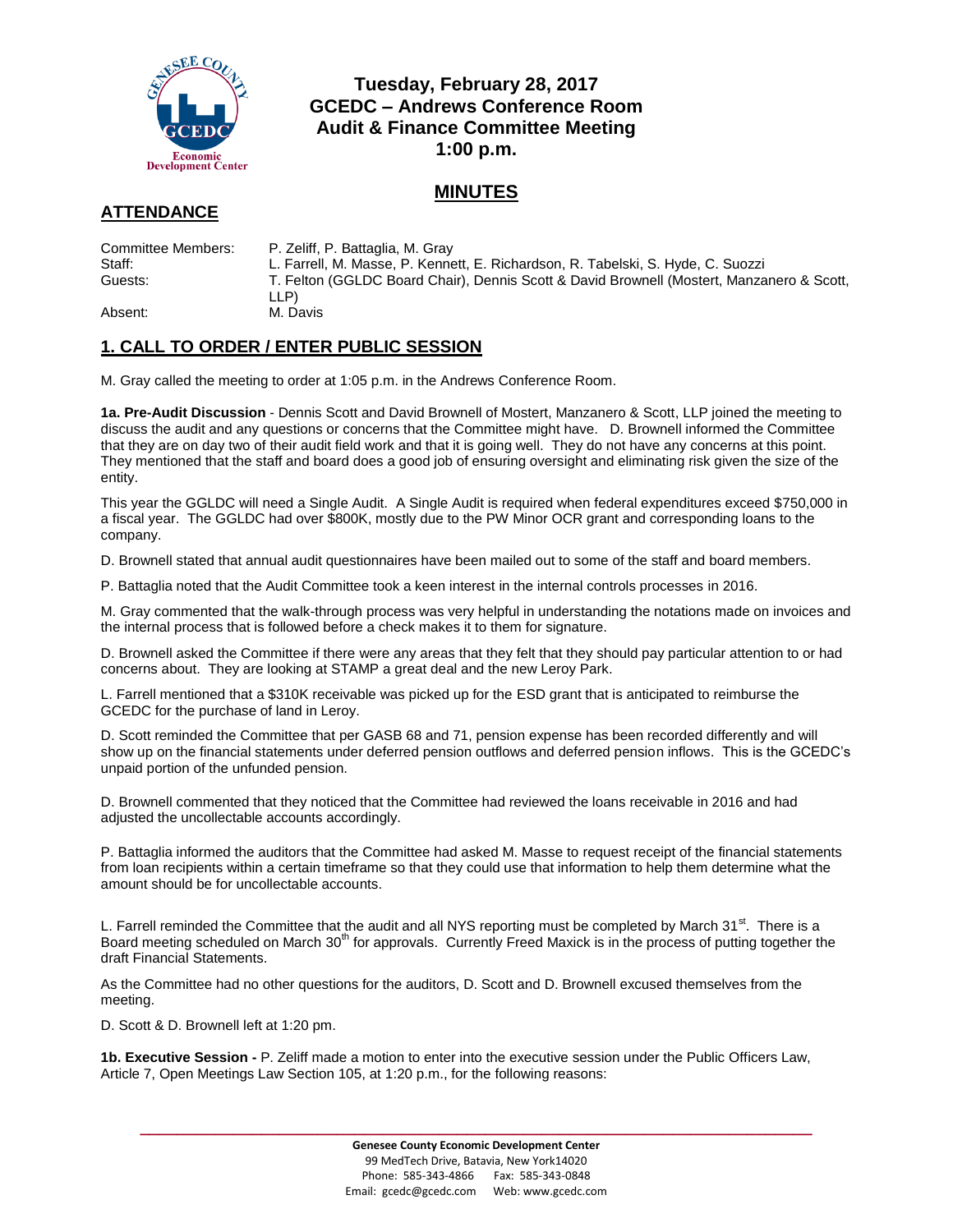**1.** To discuss the medical, financial, credit or employment history of a particular person or corporation, or matters leading to the appointment, employment, promotion, demotion, discipline, suspension, dismissal or removal of a particular person or corporation.

**2.** The proposed acquisition, sale or lease of real property or the proposed acquisition of securities, or sale or exchange of securities held by such public body, but only when publicity would substantially affect the value thereof. The motion was seconded by P. Battaglia and approved by all members present.

C. Suozzi left the meeting at 2:08.

**1c. Re-Enter Public Session -** P. Battaglia made a motion to enter back into public session at 2:08 p.m., seconded by P. Zeliff and approved by all members present.

### **2. Chairman's Report & Activities:**

**2a. Agenda Additions / Other Business** – Nothing at this time.

**2b. November 29, 2016 & January 31, 2017 Meeting Minutes –**

**P. Battaglia made a motion to approve the November 29, 2016 & January 31, 2017 meeting minutes; the motion was seconded by P. Zeliff. Roll call resulted as follows:**

| P. Zeliff    | - Yes    |
|--------------|----------|
| P. Battaglia | - Yes    |
| M. Grav      | - Yes    |
| M. Davis     | - Absent |

**The item was approved as presented.**

#### **3. Discussions / Official Recommendations of the Committee:**

**3a. \$33M STAMP Grant Draw Review YTD** – L. Farrell presented a review of the grant draws that have been requested from the \$33M STAMP Grant year to date. Last week the GCEDC received \$200K for the water tower payments that was made (final payment on draw #2) and \$100K from draw #3. We have not received approximately \$23K on draw #3 related to the interest expense on the Line of Credit. Draws #4, #5, and #6 should be in order and it is anticipated to have much faster turn around times than the previous draws.

**3b. Allowance for Uncollectible Accounts –** L. Farrell reminded the Committee that the allowance for uncollectable accounts was increased in 2016 from \$46K to \$56K. L. Farrell informed the Committee that she felt like it was a reasonable amount, but asked the Committee if they wanted to make any adjustments.

P. Battaglia commented that it is a cautious number, potentially a little over reserved, but feels like it is at a good number.

**P. Battaglia made a motion to keep the Allowance for Uncollectible Accounts as it is for 2017; the motion was seconded by P. Zeliff. Roll call resulted as follows:**

| - Yes    |
|----------|
| - Yes    |
| - Yes    |
| - Absent |
|          |

**The item was approved as presented.**

**3c. Dedication of Gateway I Parcel to Town of Batavia (Storm Water Pond) –** The GCEDC would like to dedicate parcel 8.-1-65 located in the Gateway I Corporate Park to the Town of Batavia. This parcel consists of 4.40 acres and is a storm water pond for the roadway.

**P. Battaglia made a motion to recommend approval of the Dedication of the Gateway I Parcel to the Town of Batavia (Storm Water Pond); the motion was seconded by P. Zeliff. Roll call resulted as follows:**

| - Yes    |
|----------|
| - Yes    |
| - Yes    |
| - Absent |
|          |

**\_\_\_\_\_\_\_\_\_\_\_\_\_\_\_\_\_\_\_\_\_\_\_\_\_\_\_\_\_\_\_\_\_\_\_\_\_\_\_\_\_\_\_\_\_\_\_\_\_\_\_\_\_\_\_\_\_\_\_\_\_\_\_\_\_\_\_\_\_\_\_\_**